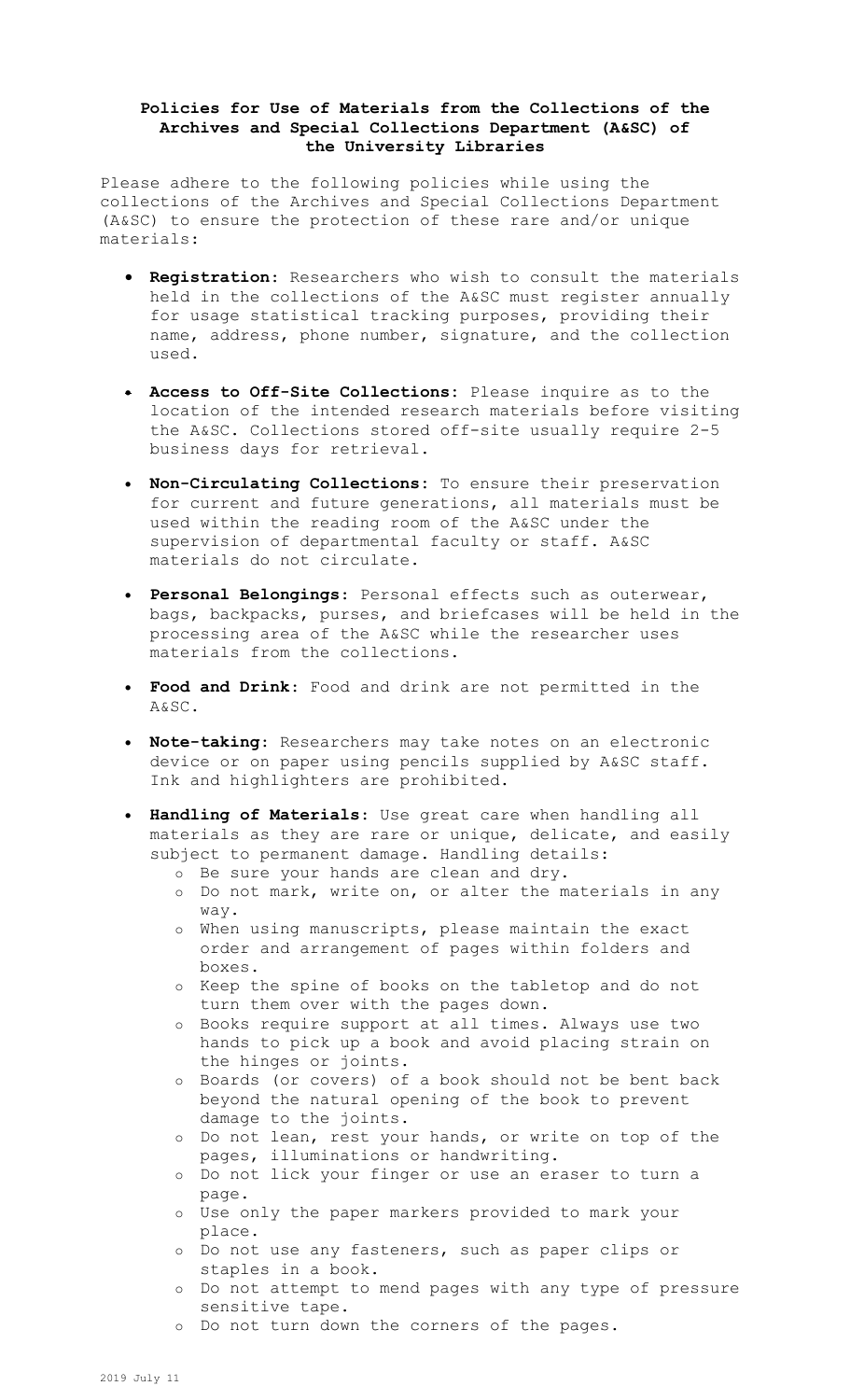- **Copyright Permission**: The materials within the A&SC are protected under the copyright law of the United States (Title 17, U.S. Code): [http://www.copyright.gov/title17/.](http://www.copyright.gov/title17/) The researcher is responsible for securing permission from the copyright holder to publish or reproduce content from materials found in the collections. A&SC and USD do not own the literary rights to materials in the collections unless such rights have been specifically granted by the author, the author's heirs, or assigns. A&SC and USD do not assume any (the researcher assumes) legal responsibility for any infringement of literary, copyright or publication rights belonging to the author, heirs or assigns.
- **Permission to Publish**: Researchers must obtain a signed Permission to Publish Form if they wish to reproduce, broadcast, or otherwise disseminate information from published and unpublished works held by A&SC. Permission to reproduce, broadcast, or otherwise disseminate information materials from A&SC does not constitute permission from the holder of copyright or literary rights. In granting permission to publish materials held in the A&SC, USD does not surrender its own right to thereafter publish materials or grant others permission to publish them. A more detailed list of the Permission to Publish conditions is available upon request.
- **Citations**: Researchers who refer to any material held in the A&SC in a work of any type must cite the A&SC Department of the University Libraries. Preferred format is: Identification of item. Collection title, Richardson Collection (or USD Archives), Archives and Special Collections, The University of South Dakota.
- **Restrictions on Use**: Use of the materials in A&SC is subject to policies and procedures designed to protect and preserve the materials and the personal information of all persons. Some collections and materials have additional use restrictions placed on them when they were donated. Researchers may be asked to return at a later date upon notification when the requested materials have been reviewed and prepared for use

Some materials in the collections may be unprocessed and unavailable for consultation and research. If USD records, researchers may be referred to the USD department that donated the records to seek permission to examine certain records.

 **Copying and Scanning**: Researchers may request photocopies and digital reproductions of materials from the collections without obtaining copyright permission as long as the photocopies and digital reproductions will be used exclusively for private study, scholarship, or research purposes. A&SC's faculty or staff will make the copies if the A&SC Librarian or staff agrees that the materials can withstand copying and are not restricted from copying for legal or policy reasons. Photocopies and digital reproductions may not be published, further reproduced, or transferred to any other person or institution, without the written permission from the copyright owner(s), A&SC Librarian or staff, and/or Dean of Libraries.